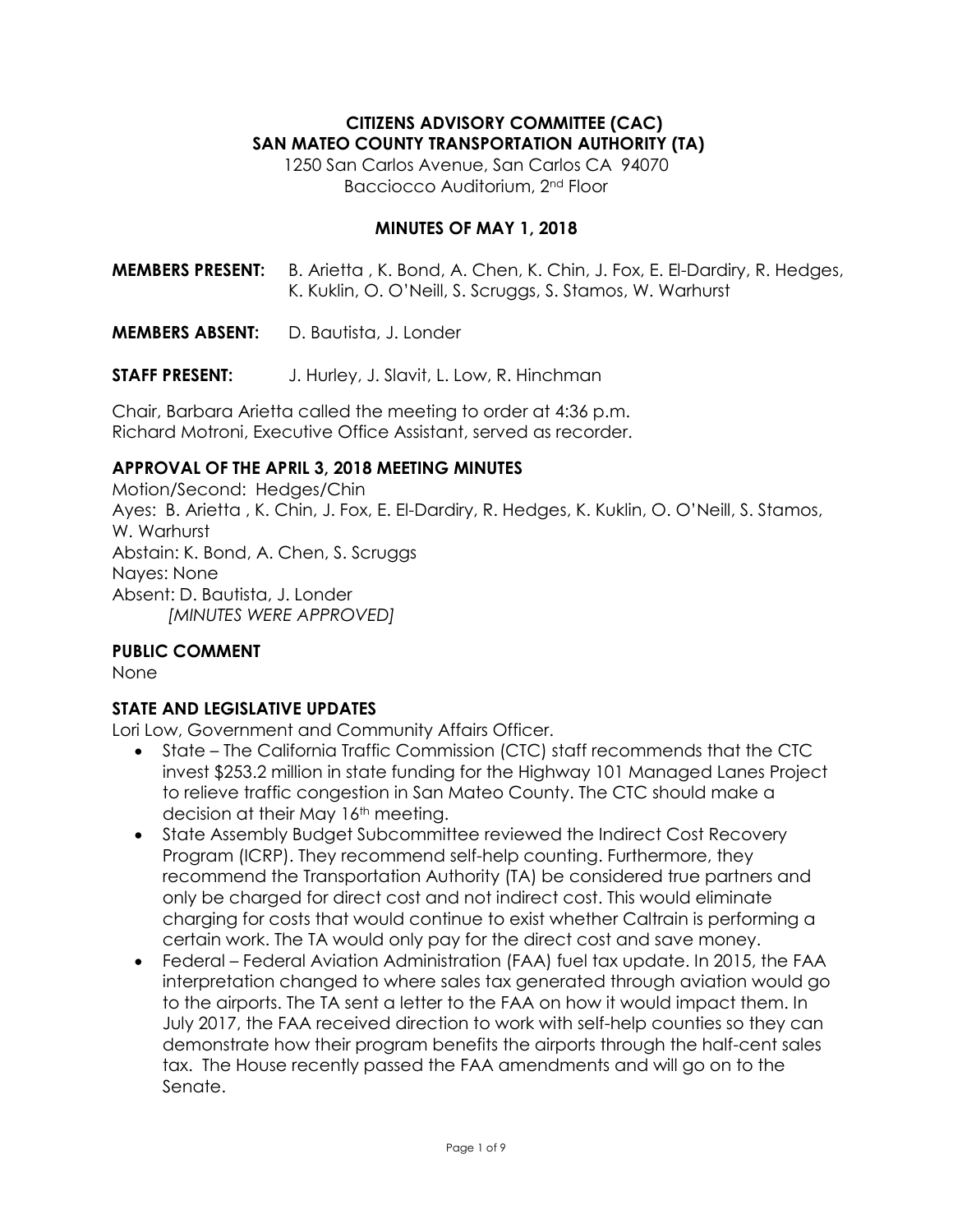Ken Chin

- *I am all for Caltrans taking their oversight cut in some ways, but if it is in huge amounts I have an issue with that, because we are spending a lot of money. Plus, San Mateo and Burlingame are giving up property for the Managed Highway 101 project to work.*
	- o Joe Hurley It's certainly one of the issues that results in lively discussions between the State. I can see them making a case when we acquire the right away to physically do the building. That's part of it in terms of the decisions and where the access revenues are to be spent.

# **REVIEW OF PRELIMINARY 2019 OPERATING AND CAPITAL BUDGETS – INFORMATIONAL**

Ryan Hinchman, Manager of Financial Planning & Analysis

- Revenues are increasing, a majority through the sales tax which we project to increase 2 percent. We are very cognizant there could be a market correction, but 2% is something we feel comfortable with.
- Increase in interest revenues are driven by interest rates.
- Assumptions for Fiscal Year (FY) 2019 continue performance seen in FY 2018.
- Expenditures in the budget are flat.

Rich Hedges

- *Are we giving BART \$1.7 million in the overall budget?* o Ryan – Correct.
- *Is there any in-date in that contribution for the TA?* o Joe – It's over the life of the measure.
- *And if we renew the measure?*
	- o Ryan New rules.

# **PROGRAM REPORT: FERRY SERVICE – INFORMATIONAL**

Joel Slavit, Manager of Programming and Monitoring.

- TA helped fund the capital cost construction of South San Francisco ferry terminal that was completed in May 2012 and utilized \$8.1 million in Measure A funds. Since 2013, there have been periodic reports given to the TA CAC.
- Average daily ridership on the South San Francisco ferry has really spiked in the last month to 665.
- Average monthly fare box recovery rose from 24% in December 2017 to 36 percent for March 2018, close to the 40 percent minimum standard.
- Regional Measure 2 program: Performance Criteria
	- O The project has gone two years so far and must reach threshold fare box recovery by the third year. Peak service for the ferry should be 40 percent by third year, for rail it 35 percent and bus 30 percent.
	- O Services that do not meet those thresholds in Year 3 must complete a Corrective Action Plan and submit to the MTC for approval.
	- O Ferry services are evaluated as individual routes and not part of a larger system or program of services.
- San Francisco Bay Area Water Emergency Transportation Authority (WETA) made an appeal in fall 2015 to extend the deadline for Regional Measure 2 funding for South San Francisco ferry. Letters of supports included San Mateo Transportation Authority, Communte.org and the City of South San Francisco. Although the service did not meet the requirement, they were able to show an upward trend and were allowed to continue.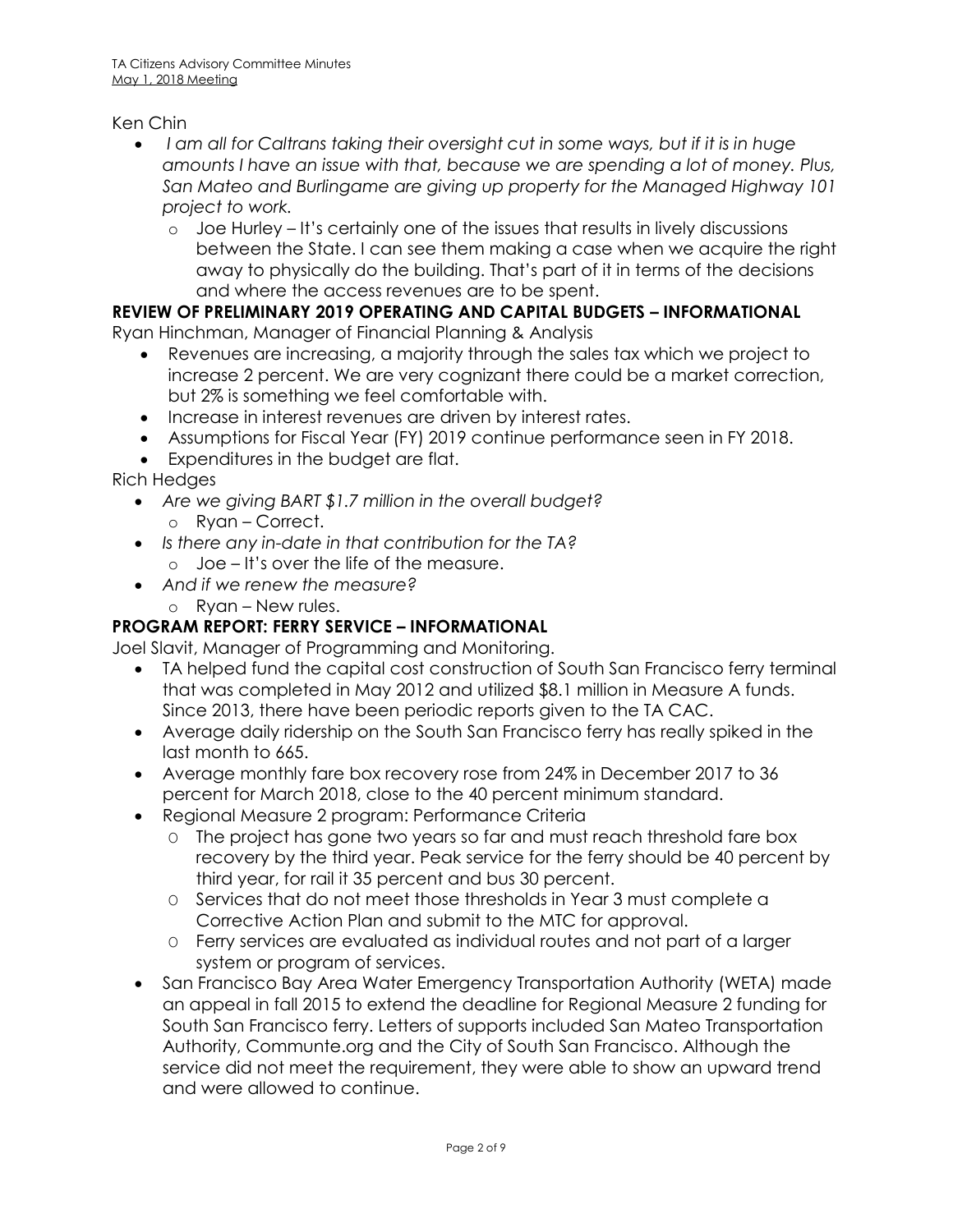- South San Francisco Ferry Service Timeline In 2013 additional service was added to the Alameda/Oakland station. Three years later, Metropolitan Transportation Authority (MTC) granted an extension to meet the 40 percent fare box ratio, while WETA completed current strategic plan. Since 2012, daily boarding has risen 378 percent.
- Projected upward trends for fare and ridership should continue, barring any significant downturn in the economy.
- Strategic Plan is to go from 12 vessels in 2016 to 44 for 2035, 7 terminals to 16 and 4 routes to 12.
- Key components of what takes place when a feasibility study is prepared include the following; Ridership projects and fare estimates are made. Determination is made of what water side and land slide facilities are needed.
- Capital costs needed for the new service are also considered. WETA looks out over a 10-year horizon for operating costs as their benchmark to allow adequate time to achieve the 40 percent fare box.
- In 2015, WETA established its System Expansion Components:
	- o Policy Statements
		- **Defines WETA service**
		- Establishes minimum requirements
		- **Maintains service quality**
	- o Evaluation Measures
		- **Creates quantitative standards**
		- Range of measures
		- No passing/failing grade
	- o Terminal Access Policies Standards & Guidelines
		- **Parking, Pedestrian, Bicycle, Land Use**
		- **Area of local partner jurisdiction**
		- No magic formula
- Expansion Policy Quantitative Metrics (2015):
	- o The sweet spot for fare box recovery is 50% to 70% average, while peak hour occupancy is between 60% and 75%. Should it hit an average of 80% over the period of a month, it is a clear signal to either bring on larger vessels or provide more service.
- As of today, two South San Francisco fare box recoveries are on track to reach the 10-year projection mark of 40%.
- Peak Hour Occupancy South San Francisco is 65% and has already reached the "sweet spot".

John Fox

 *The seven terminals that are serviced by WETA now are Oakland, South San Francisco, San Francisco, but what are the other four?* (According to the WETA website there are terminals at Harbor Bay, Alameda, AT&T Park, Oakland, San Francisco Gerry Building, Pier 41, South San Francisco, Mare Island and Vallejo).

Steve Stamos

 *Regarding the project implementation timeline, do you have a general sense of how long the timeline takes?*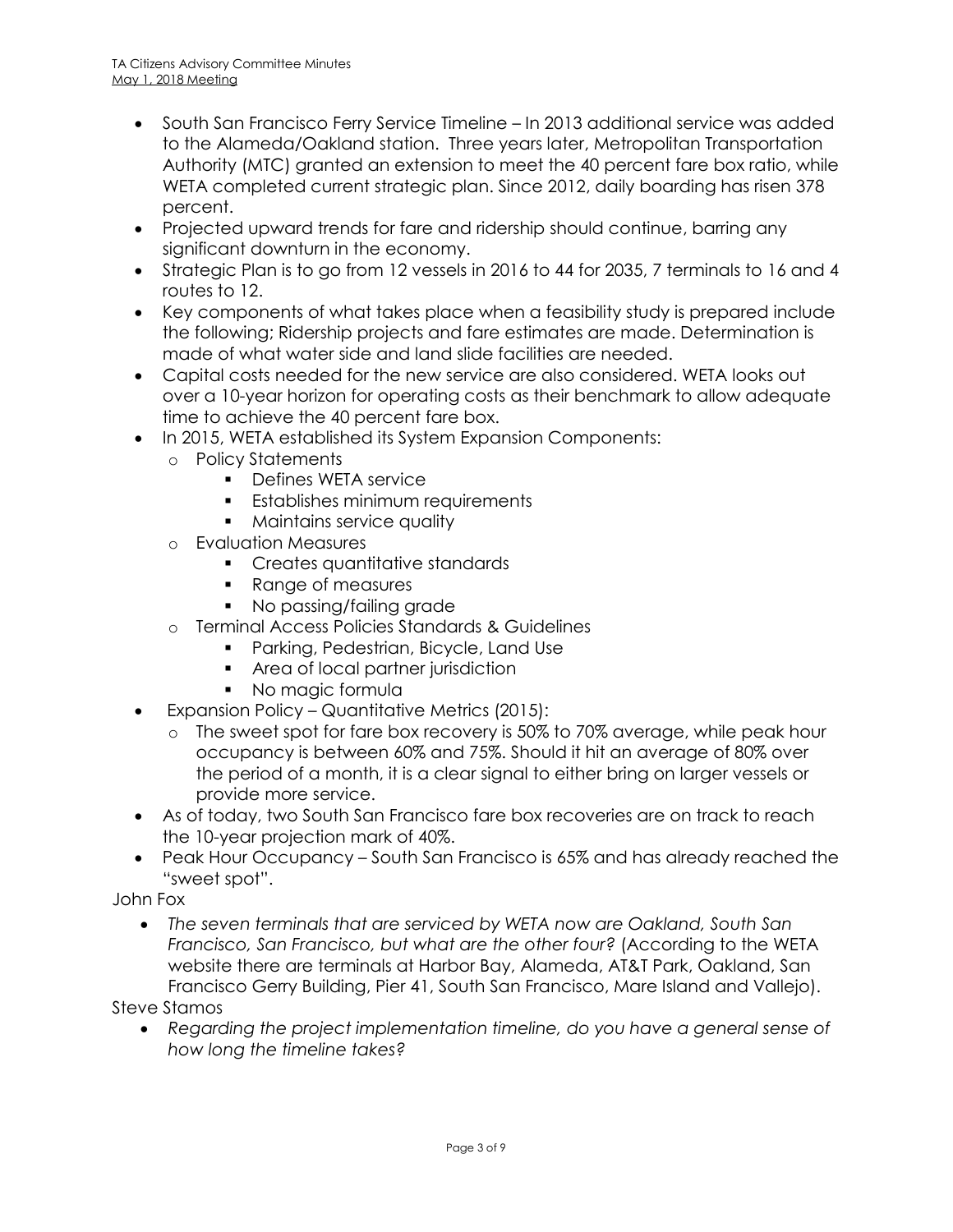o Joel – Richmond had a feasibility study in 2015 and three years later they are about to open it. What it will be in three years for all the terminals, I can't guarantee.

Rich Hedges

- *In South San Francisco, do the ferries carry about 200 people?*
- o Joel I was told the vessel capability was 250.

Kate Bond

- *I have a friend from Berkeley who takes the ferry to Genentech in South San Francisco and she loves it. However, I was told it was just Genentech using that particular ferry. Who is paying for that?*
	- o Joel My understanding is Genentech subsidizes the ferry rides for their employees, but there are other biotech companies in that area, so I don't think it is just Genentech.

Barbara Arietta

- *Any idea of how many private vessels there are?*
	- o Chris Dacumos, Management Analyst II, Community Development at City of Redwood City – There two separate private companies operating from East Bay and San Francisco on to the Peninsula.

An Chen

- What about the emerging new communities being built on Treasure Island? That *would be a perfect place instead of getting people to change at Hercules.*
	- o Chris There is plan for development at Treasure Island for 2025, but I think it is just to San Francisco.

Barbara Arietta

- *What is the fare box recovery with BART and Caltrain?*
	- o Joe Caltrain is at 70%.

### **PROGRAMMING AND ALLOCATING \$450,000 IN MEASURE A FUNDS FROM THE FERRY PROGRAM CATEGORY TO PREPARE A FEASIBILITY STUDY AND COST/BENEFIT ANALYSIS FOR A PROPOSED FERRY TERMINAL IN REDWOOD CITY**

Chris Dacumos, Management Analyst II, Community Development at City of Redwood City.

This authorizes the Executive Director to take any action necessary to program and allocate the funds. An execution of a funding agreed with the City of Redwood City to complete the requested work. This is contingent on the city securing \$60,000 in matching funds which is included in the FY 2019 budget.

The city will be working closely with the Port of Redwood City and WETA. The feasibility study and cost benefits analysis are viewed as an essential first step in determining whether the development of a new terminal ferry service is viable. It will also put Redwood City in a position to better leverage future Measure A investment. No impact to the budget, because the funding will come from FY2018 and prior year adopted budgets.

Barbara Arietta

- *Anticipated time for that terminal?*  $\circ$  Chris – 2023.
- *Do they know how many vessels they will have?*
	- o Chris I believe it is four.
- *Capacity of those vessels?*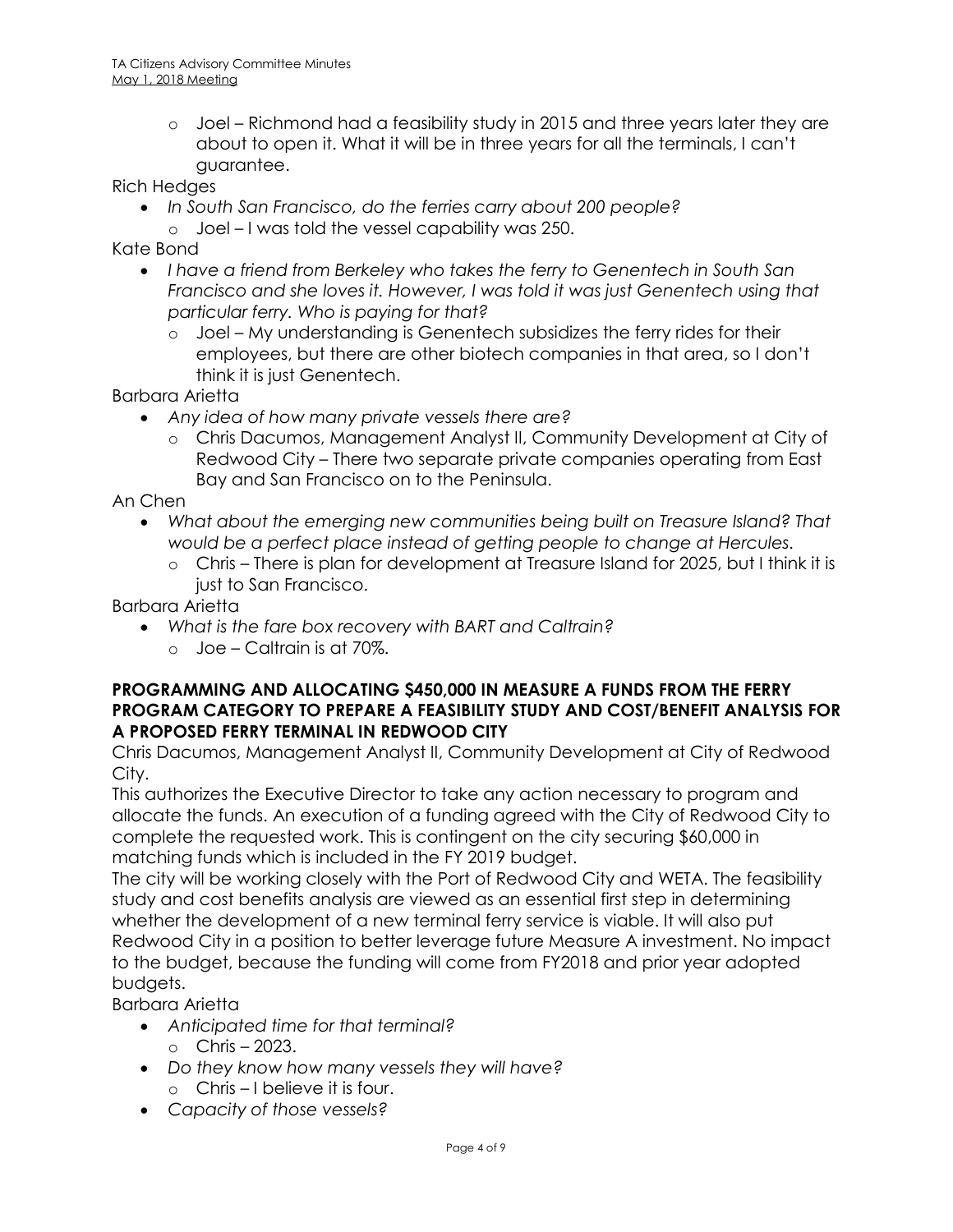- o Chris We anticipate between1,800 to 2,000 passengers a day. 200 people per vessel.
- *And what are the routes?*
	- o Chris From Redwood City to San Francisco to Oakland.
- *It would be Redwood City to San Francisco to Oakland, the Oakland to Redwood City?*
	- o Chris The routes are from Redwood City to San Francisco to Oakland and then from Oakland to San Francisco to Redwood City.
- *So there is nothing coming out of San Francisco without coming through Oakland. Like a boat that just runs from San Francisco to Redwood City?*
	- o Chris There is a pickup in San Francisco. If there passengers in San Francisco they would be boarding for the Redwood City ferry.
- *What type of time operation are they looking at?*
	- o Chris Peak hours.
- *No other stops, let's say at AT&T Park?*
	- o Chris Not at the onset.

John Fox

- *The estimated end-to-end time routes, are they competitive with other transit modalities?*
	- o Chris The estimated time from Redwood City to San Francisco is a 15-minute savings compared to driving and 10 minutes compared to Caltrain.
- *The time from San Francisco to Oakland, is it still competitive?*
- O Chris It is much more competitive compared to the Bay Bridge congestion. Shaunda Scruggs
	- *Do you have rendering of what the route would look like?*
		- O Chris We don't have a drawing per se, but the pickup in Redwood City would be at the Seaport Center. It's a similar office park to Redwood Shores, but more off Highway 101. About a ½ mile to a mile from the highway.

Rich Hedges

 *I have taken the ferries in Seattle and the traffic is as bad there as it is here, so it is wonderful to sit and relax going across the water. Taking public transit, you are saving time to do other things as you go.*

William Warhusrt

- I've been at the commercial ferry and Seaport Center a few times and there seems to be huge compatibility problems. Every time I been to the port where *the commercial area is, it is dusty and my car is always a mess. I don't like parking there, it is not consumer friendly. Sea Port is not dusty like that, but part of the feasibility is how to keep the commercial traffic away from ferry traffic. Is that where the feasibility is focused on?*
	- o Chris The feasibility study is focused on how to accomplish fare box recovery ratio as well as funding both the terminal and operations.
- *How are you going to coordinate the commercial traffic and the passenger traffic?*
	- o Chris That's a question we'll have to leave up to the port. That would be part of the consideration on what are the conflicts of the feasibility study. The proposed site is the Cemex site at the Port of Redwood City.
- *I've been there and it's been very dusty. The source of lot of gypsum dust in the whole area. Are they closing that aspect down?*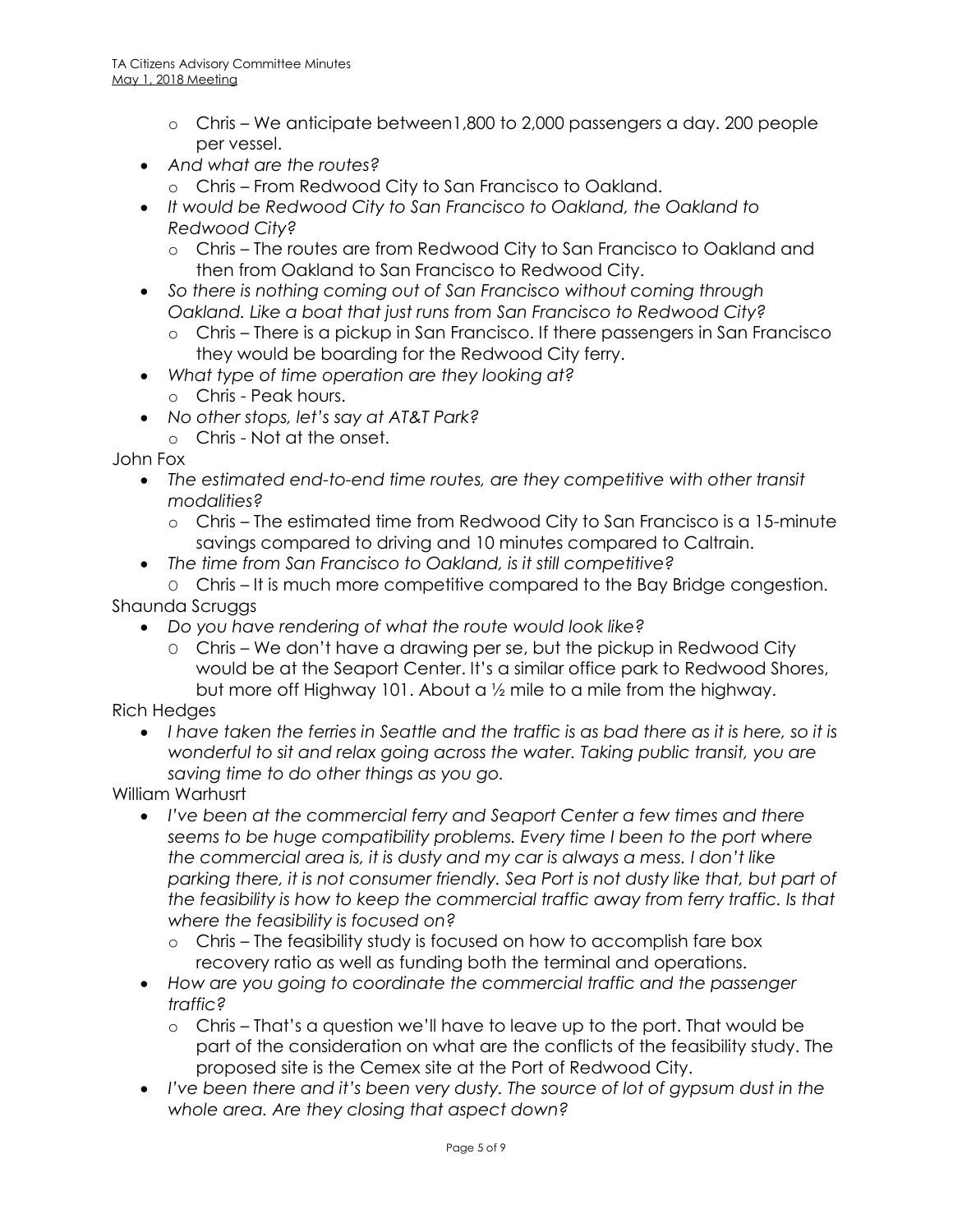- o Chris The portion of that property belongs to the port. I do not know that area of Cemex, so I don't know if operations will be modified.
- *The dust problem is not a Sea Port problem when I park there. Because of the gypsum off-loading of the commercial at Cemex operation it's a big problem at the port. If you want customers to be there you have consider the fine dust and coming back to your cars.*
	- o Chris I think that's a valuable comment.

Barbara Arietta

- *Where is the location Of Cemex?*
	- o Chris It at the end of Sea Port Boulevard.
- *Is it eventually going to defunct operation?*
- o Chris I would have to come back with the specifics. It is still tentative.

Olma O'Neill

- *There is a lot of heavy industry there, is there a buy in?*
	- o Chris There's heavy interest among some of the recent tenants of Sea Port and the City of Redwood City.

An Chen

 *There seems a big opportunity to talk to Stanford. The amount we are spending for the staff's transportation to the facilities in Palo Alto is great. I'm not sure the staff on the medical side would be on the Oakland-*

*San Francisco route. It would be more southern, like they come across either Dumbarton or the San Mateo Bridge. It could be a big opportunity if you brought in health professionals. That would be a huge population to serve.* 

o Chris – That's a good observation and one I have thought of myself. On that side of the bay, there aren't good facilities for ferry service. Also due to wetlands and shallowness of certain areas the route would have come from Oakland to San Francisco.

Essam El-Dardiry

- *Google, two to three years ago, used the ferry to take people from San Francisco and Redwood City to Google but they stopped that. Do you have insight into why?*
	- o Chris No insights into the justification. Another part of this is the staff is proposing to the city council a city wide transportation plan. This includes ferry service and a Broadway Street car. It will explore different transportation alternatives from Broadway to the Stanford campus.

Steve Stamos

- *I was hoping you could provide more background on the ferry program within Measure A.*
	- O Joel 2% support of new measure revenue goes to ferry service. The expenditure plan specifically states the terminals would be in South San Francisco and Redwood City and would split the revenue equally.

Barbara Arietta

- *Does the RM3, if it passes, have a plan for \$300 million in ferry enhancement?*
	- o Chris Yes, the RM3 would make available funding for new expansion service. RM2 helped subsidize the operation of existing services. There are a number of new services proposed where Redwood City could be in line to get some of the funding.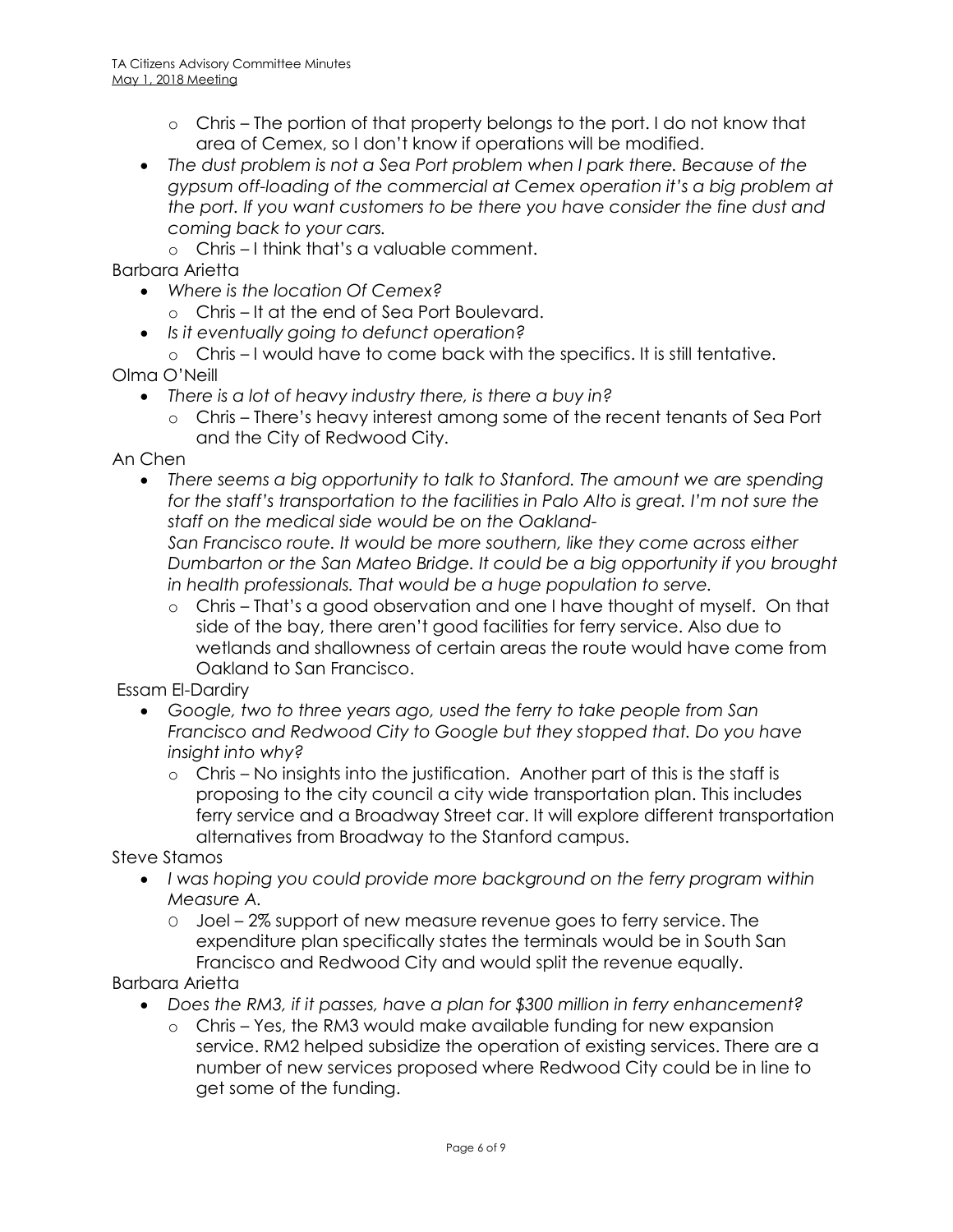Motion/Second: R. Hedges/K. Chin Ayes: B. Arietta , K. Bond, A. Chen, K. Chin, J. Fox, E. El-Dardiry, R. Hedges, K. Kuklin, O. O'Neill, S. Scruggs, S. Stamos, W. Warhurst Nayes: None Absent: D. Bautista, J. Londer

# **APPROVAL OF SHUTTLE APPLICATIONS AND PROGRAM AND ALLOCATION OF MEASURE A LOCAL SHUTTLE PROGRAM FUNDS OF 33 SHUTTLES FOR FISCAL YEARS 2019 AND 2020**

Joel Slavit, Manager of Programming and Monitoring.

Since the previous TA CAC meeting, Joel Slavit and his staff went to both the C/CAG Technical Advisory Committee and the C/CAG Congestion Management Environmental Quality Committee meetings. Both committees supposed the proposed recommendations however, the C/CAG Congestion Management Environmental Quality Committee wanted to have further discussions at their next meeting to see where they want to go in the future.

No changes to the recommended list of projects. Program allocation: \$8,995,865 in Measure A local shuttle funds to the 33 shuttles. Authorize Executive Director to take any action to allocate the funds.

Motion/Second: R. Hedges/K. Chin Ayes: B. Arietta , K. Bond, A. Chen, K. Chin, J. Fox, E. El-Dardiry, R. Hedges, K. Kuklin, O. O'Neill, S. Scruggs, S. Stamos, W. Warhurst Nayes: None Absent: D. Bautista, J. Londer

# **ACCEPTANCE OF QUARTERLY INVESTMENT REPORT:**

Motion/Second: S. Scruggs, /A. Chen Ayes: B. Arietta , K. Bond, A. Chen, K. Chin, J. Fox, E. El-Dardiry, R. Hedges, K. Kuklin, O. O'Neill, S. Scruggs, S. Stamos, W. Warhurst Nayes: None Absent: D. Bautista, J. Londer

# **AUTHORIZING AMENDMENT OF THE FY 2018 BUDGET TO INCREASE TOTAL OPERATING EXPENSES FROM \$87,101,864 TO A NEW FY 2018 TOTAL BUDGET OF \$88,848,158**

Ryan Hinchman, Manager of Financial Planning & Analysis.

This is a proposed budget amendment for \$1.7 million. There are three components to the amendment:

- Oversight Due to increased projects this year, oversight expense is going up.
- Increasing staff support.
- Sales tax true up From FY 2017 they received more sales tax than budgeted. Because of this, they true up the Measure A categories.

Rich Hedges

- *So sales tax revenue is up?*
- o Ryan Yes.

Barbara Arietta

- *On the staff report increase of \$300,000, how much staff are we increasing?*
	- o Joe The staff will charge to different projects. There is cost associated with more type of things attributed to a specific project or specific project's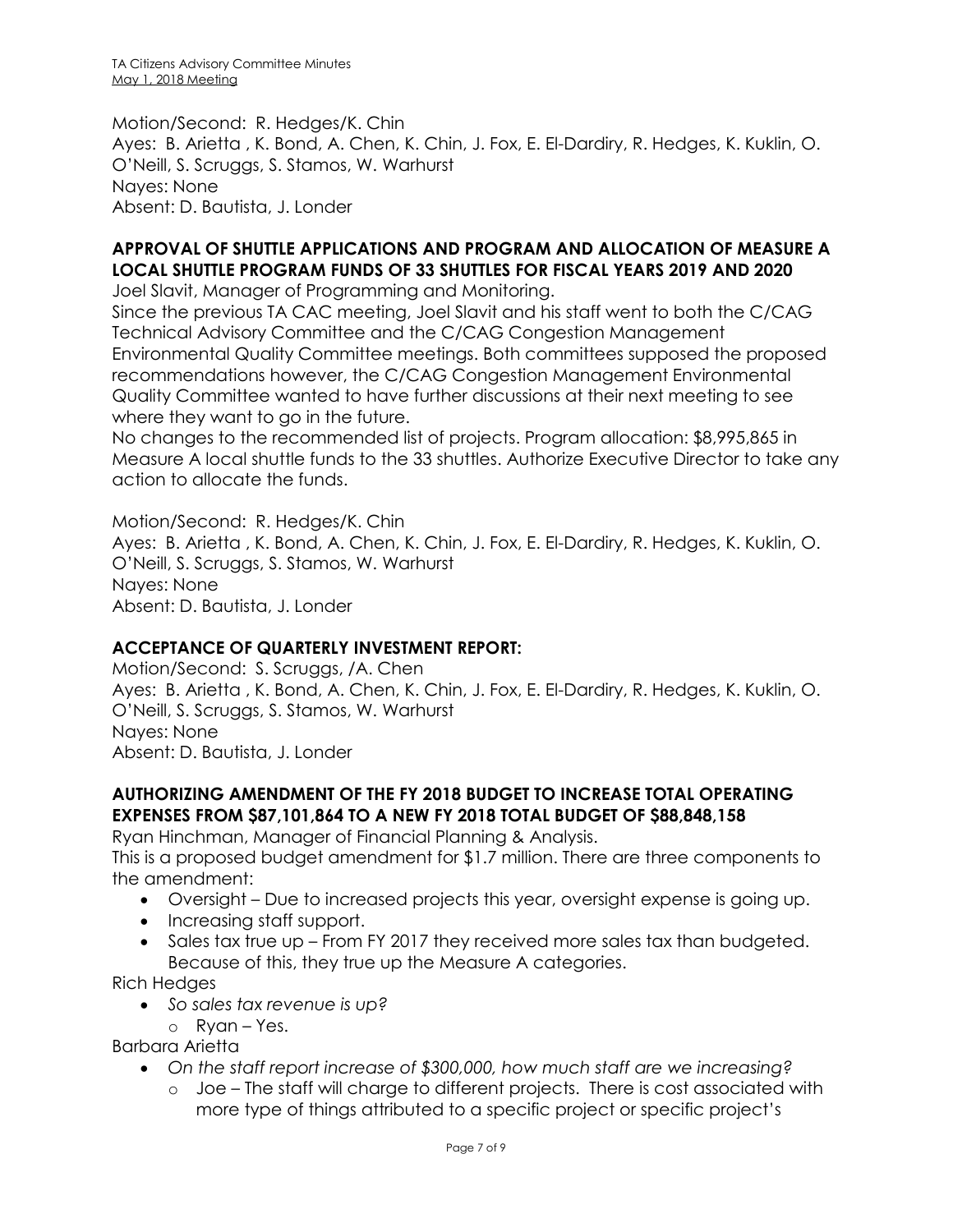budget. This year, because of the three calls for projects, (highway program, shuttle program and bike program), there was a spike in that level of effort and the cost associated with that.

- *And oversight is increased over \$600,000?*
	- o Joe Same reason.

Motion/Second: S. Scruggs, /A. Chen Ayes: B. Arietta , K. Bond, A. Chen, K. Chin, J. Fox, E. El-Dardiry, R. Hedges, K. Kuklin, O. O'Neill, S. Stamos, W. Warhurst Absent: D. Bautista, J. Londer Nayes: None Abstain: S. Scruggs

# **REPORT FROM THE CHAIR – BARBARA ARIETTA**

I happen to be at one place or another and I pick up the San Mateo Journal or the Palo Alto Weekly or I see the Menlo Park Almanac. What I am seeing is there is a lot of big time developments and some of them are not communicating with the TA. We have developments in South San Francisco, San Mateo, Millbrae and Stanford and there is probably a multiplicity of things coming up. It is incumbent upon us to communicate to the TA and Joe (Hurley) of things you know are going on. We should be communicating with our contacts in the community. If you know something is going on, it behooves all of us if we can to attend city planners or city council and advise them in a professional manner that it is important to communicate with the Transportation Authority. We need to be stronger communicators.

Joe Hurley – The normal process of these types of developments is that it's a locally controlled where the city has to assess what are the impacts associated with this development. We need to do is get into this discussion and what role do we play.

Rich Hedges – One of the reasons I'm proposing or thinking of ways to move people from the South San Francisco ferry is the town has over 3 million square feet already approved. Over 5 million is in the tender box, 7 million square feet in Brisbane, 6,000 units at Candlestick not counting retail and office and another 10,000 at the naval base. That is not many square miles. We have figure out how to move people.

Barbara Arietta – The second part I want to stress is our next meeting is June  $5<sup>th</sup>$  which is also election night and we have a very important measure on the ballot, RM3 (Regional Measure 3). We need to go out among the people and explain what we need. I was chairing a meeting recently and people were saying, "We don't want any pet projects", "It costs too much", "I don't care about Solano County", "I don't care about Marin County" and "Women who pick up their kids don't take ferries.". We need to tell the people what are the benefits are for RM3. What's in it for us in San Mateo County? US 101 92-Interchange, it is so dangerous that I do everything I can to avoid it. The Caltrain downtown extension would be in our favor. It would give money to Redwood City for its ferry service. RM3 would give \$130 million to the Dumbarton Corridor Improvement. These are not pet projects, these are important projects. It's important to educate people.